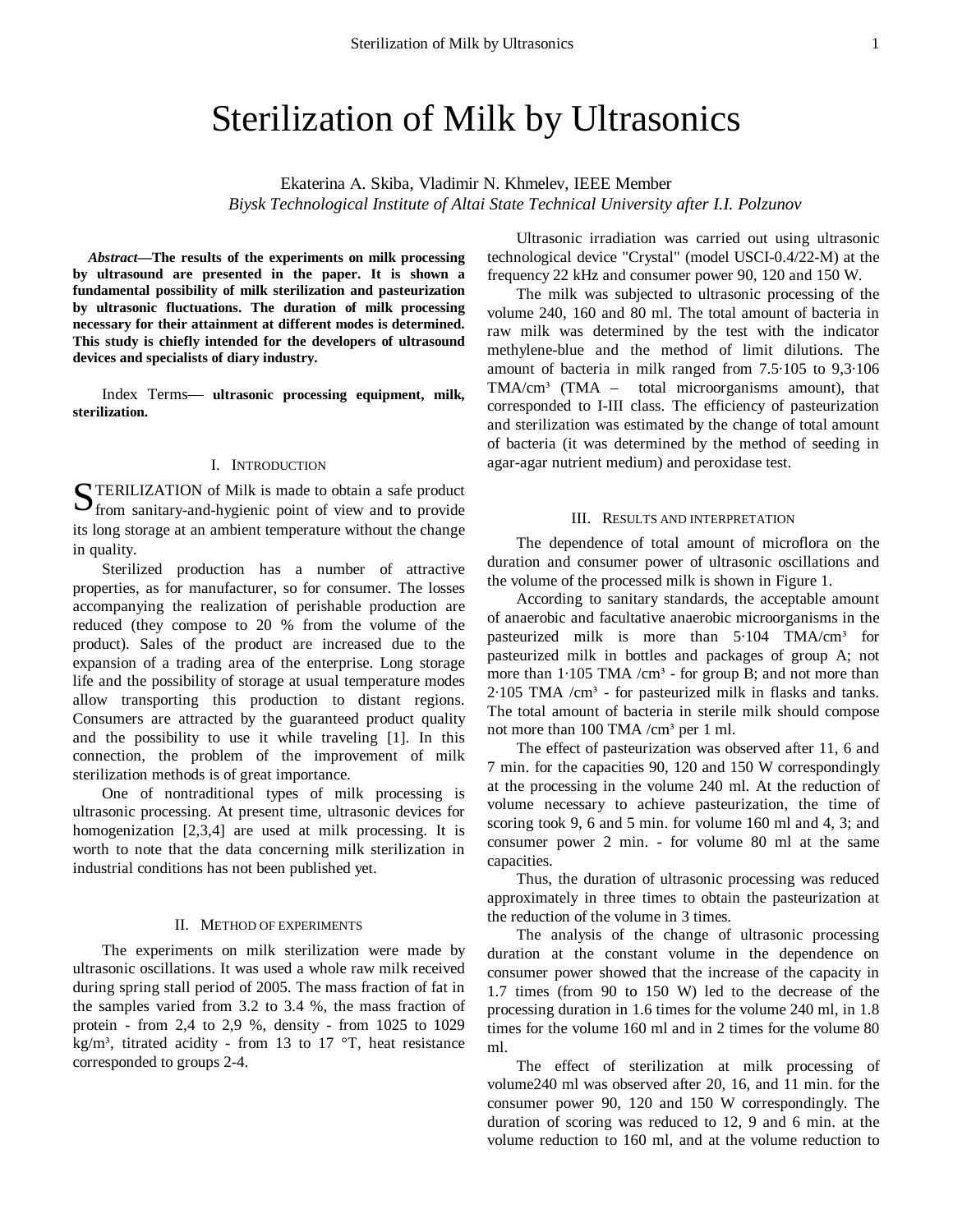80 ml - to 5, 4 and 3 min. for the capacities 90, 120 and 150 W correspondingly.



Fig.1 – The dynamics of the reduction of total amount of microorganisms at the processing in the dependence on the capacity of ultrasonic fluctuations and the volume of the processed milk

Thus, the duration of scoring necessary to achieve pasteurization and sterilization effects was reduced at the increase of the capacity of ultrasonic influence and especially – at the reduction of the volume of the processed milk. The efficiency of sterilization made up from 99.9998 to 100 %.

To produce the sterilized milk by the method of ultrahigh-temperature processing, it was used milk with the amount of bacteria by reductase test of the class not less than class I. But the milk of I-III classes was used during the experiments.

In the dairy industry, the efficiency of pasteurization is supervised by the peroxidase test using chloride p-phenylenediamine. The method of the analysis is simple enough; the method sensitivity allows finding out the addition of 5 % of not pasteurized dairy products to pasteurized products at the temperature not less than 80 ºС [5].

The peroxidase test was carried out in all the experiments. In the cases when the total amount of bacteria corresponded to the requirements shown to pasteurized and sterilized milk, the test gave a negative result. Thus, the method allows evaluating the efficiency of pasteurization by ultrasound objectively.

Note that the effect of pasteurization was achieved little bit earlier than peroxidase inactivation at the consumer power of ultrasonic oscillations 90 W in the volumes of 240 and 160 ml of milk. The temperature of milk after ultrasonic processing was below 80 ºС in all the experiments (and it was equal from 64 to 77 ºС). The peroxidase decayed more quickly at the scoring than at thermal processing of milk. The mechanism of inactivation of enzyme requires more detailed study.

#### IV. CONCLUSION

Thus, the following conclusions can be made:

– it was shown the basic opportunity of pasteurization and sterilization of milk by ultrasound,

– the duration of scoring necessary to achieve pasteurization and sterilization effects is reduced at the increase of the power of ultrasonic influence and the reduce of the volume of the processed milk,

– the efficiency of ultrasonic sterilization ranges from 99,9998 to 100 %.

– the efficiency of pasteurization carried out by ultrasonic processing can be objectively evaluated by peroxidase test.

The researches in the given direction should be continued. The carrying out of ultrasonic processing of milk in a flow allows reducing the duration of scoring and, further, to develop an industrial line of the obtaining of sterile milk.

## **REFERENCES**

- [1] O.S. Kurkina. The production of sterilized milk // Processing of milk. 2001. – №7 - P.5. in Russian
- [2] S.V. Zverev., A.V. Lobanov Ultrasonic technique in dairy industry // Processing of milk. - 2005. - №1. - P. 10. in Russian
- [3] The patent of the Russian Federation 2104636 МПК 6 А01J11/16 The way of the production of high-fat milk products and the devices of it's realization // O.N. Salmin.,P.N. Salmin .,D.A. Solyankin., appl. 26.04.96, publ. 21.01.97.
- [4] The patent of the Russian Federation №1709967 МПК 5 А01J11/16 The way of homogenization of milk and dairy products, including pumping of a flow through a cavity of homogenizer with its processing of oscillations by generation with resonance formation // R.F. Ganiev., V.P. Evtushenkov, G.A. Kalashnikov, S.A. Kostrov,S.V. Davydov, M.Z. Hachunov, appl. 06.06.89, publ. 05.03.90.
- [5] G.N. Krus', A.M. Shalygina, Z.V. Volokitina. The methods of the research of milk and dairy products / ed. A.M. Shalygina - М.:Kolos, 2000. - 368 p.: ill. in Russian